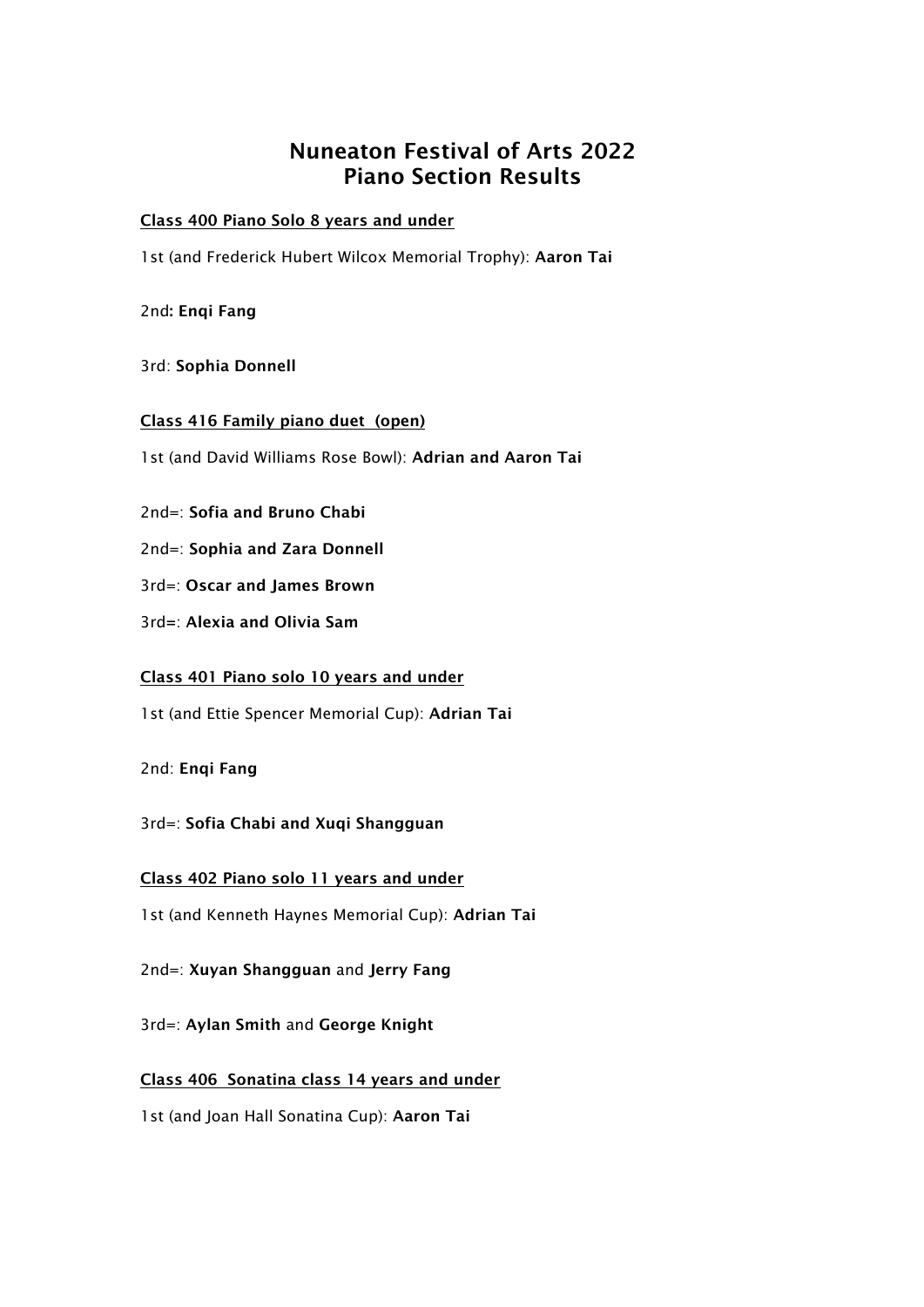## Class 403 Piano solo 12 years and under

1st (and Junior Award): John Listainton

2nd: Bernice Wu

3rd: Jasmine Sham

Class 404 Piano repertoire 12 years and under

1st (and Philip Daffern Cup): Ruth Ho

Class 418 Piano duet (under 18) 1st (and Clifton Trophy): Bernice Wu and John Listainton

## Class 417 Piano duet (open)

1st (and Carolyn Tailby Cup): Julia Plumptre and Joanna Grindle

Class 419 The Queen's Platinum Jubilee Composition Class

1st: (and the Platinum Jubilee Award) Julia Plumptre

# Class 405 Piano solo 14 years and under

1st (and Inner Wheel Challenge Award): Weiquan Vincent Xia

Class 407 Junior Early Music Class 16 years and under

1st (and Junior Early Music Trophy): Olivia Sam

# Class 408 Piano solo 16 years and under

1st (and Junior Challenge Award): Flora Zhao

2nd=: Olivia Sam and Bruno Chabi

# Class 409 Piano repertoire 16 years and under

1st (and Janet Hughes Memorial Trophy): Isaac Bazlov